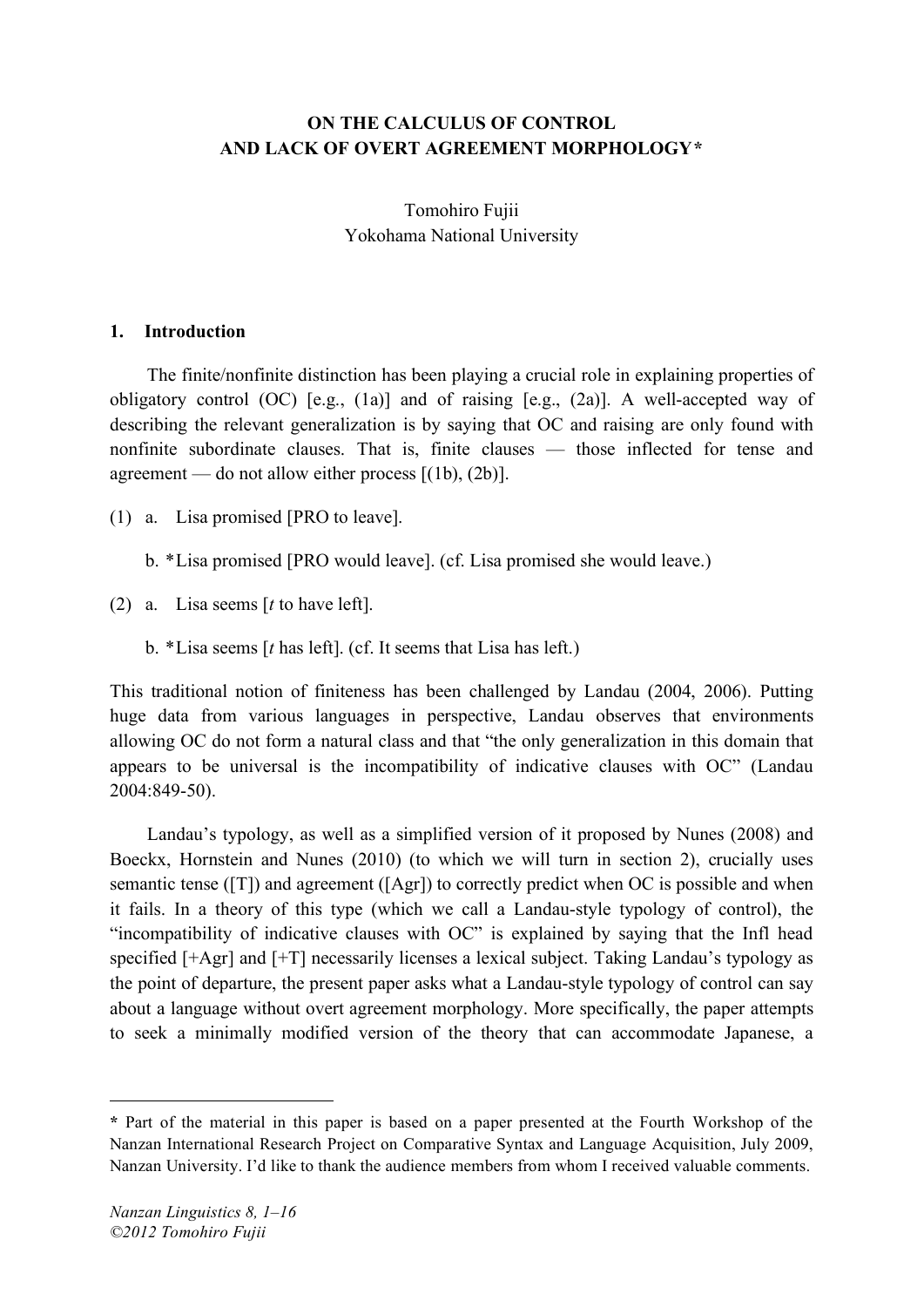language that exhibits no overt morphological agreement but does exhibit overt tense morphology.

In what follows, it is claimed (i) that due to the lack of overt agreement morphology in Japanese, it is not immediately clear whether the Landau-style typology, as it stands, can account for the distribution of OC in the language; and (ii) that the theory can be made to empirically work by revising the feature [Agr] in such a way that it can deal with overt tense morphology as well as overt agreement morphology.

The organization of the paper is as follows. Section 2 introduces the background assumptions concerning Landau's 'scale of finiteness' proposal. We review Landau's theory and the modified version of it that has been proposed by Nunes (2008) and Boeckx, Hornstein and Nunes (2010). Section 3 examines the behavior of OC and non-control complements containing overt tense markers in Japanese, proposing the generalization that independent tense complements, unlike untensed and dependent tense complements, resist OC. Section 4 seeks a way of making a Landau-style typology with this generalization, given that Japanese apparently lacks [Agr]. Three alternatives are considered. Section 5 concludes the paper.

## **2. The Calculus of Control (Landau 2004, 2006)**

This section lays out the assumptions employed in Landau's proposal and Nunes/BH&N's version of it. Proposing that [T(ense)] and [Agr(eement)] determine the distribution of OC PRO, Landau (2004, 2006) pursues the hypothesis that "an Infl head positively specified for both features [+T, +Agr] will necessarily license a lexical subject" while "an Infl head with any negative specification —  $[+T, -Agr]$ ,  $[-T, +Agr]$ ,  $[-T, -Agr]$ will necessarily license PRO" (Landau 2006:160). This 'calculus of control' predicts that clauses are classified into four types, as the two binary features can be combined in four ways. In Landau's more elaborate implementation of the theory, though, [Agr] and [T] on C<sup>°</sup> are also taken into consideration for the "calculus of control". Nunes (2008) and Boeckx, Hornstein and Nunes (2010) (BH&N, henceforth) propose to simplify Landau's original proposal by restricting the locus of clause type variation to  $T^{\circ}$  (or Infl<sup>o</sup>), rather than both  $T^{\circ}$ and C°. The present paper assumes with Nunes and BH&N that we need no reference to C, mainly because the system without [T] and [Agr] on C° still seems rich enough to address the issue of interest that arises in Japanese.<sup>1</sup>

Another significant difference between Landau's and Nunes/BH&N's version has to do with the meaning of the symbols [+Agr] and [−Agr], as noted in Nunes (2008) and BH&N. For Landau, "+" reflects overt morphological agreement inflection. Thus infinitival  $T^{\circ}$ , being *uninflected*, is specified [−Agr] in the original proposal. For Nunes/BH&N, the meaning of "+" and "−" is somewhat more abstract: [+Agr] indicates that the relevant φ-features of T° are fully specified while [−Agr] indicates that they are φ-deficient or null. An example of

<sup>&</sup>lt;sup>1</sup> See Polinsky and Potsdam (2006) for another way of simplifying Landau's proposal. They consider the features on C exclusively, in contrast to Nunes (2008) and BH&N.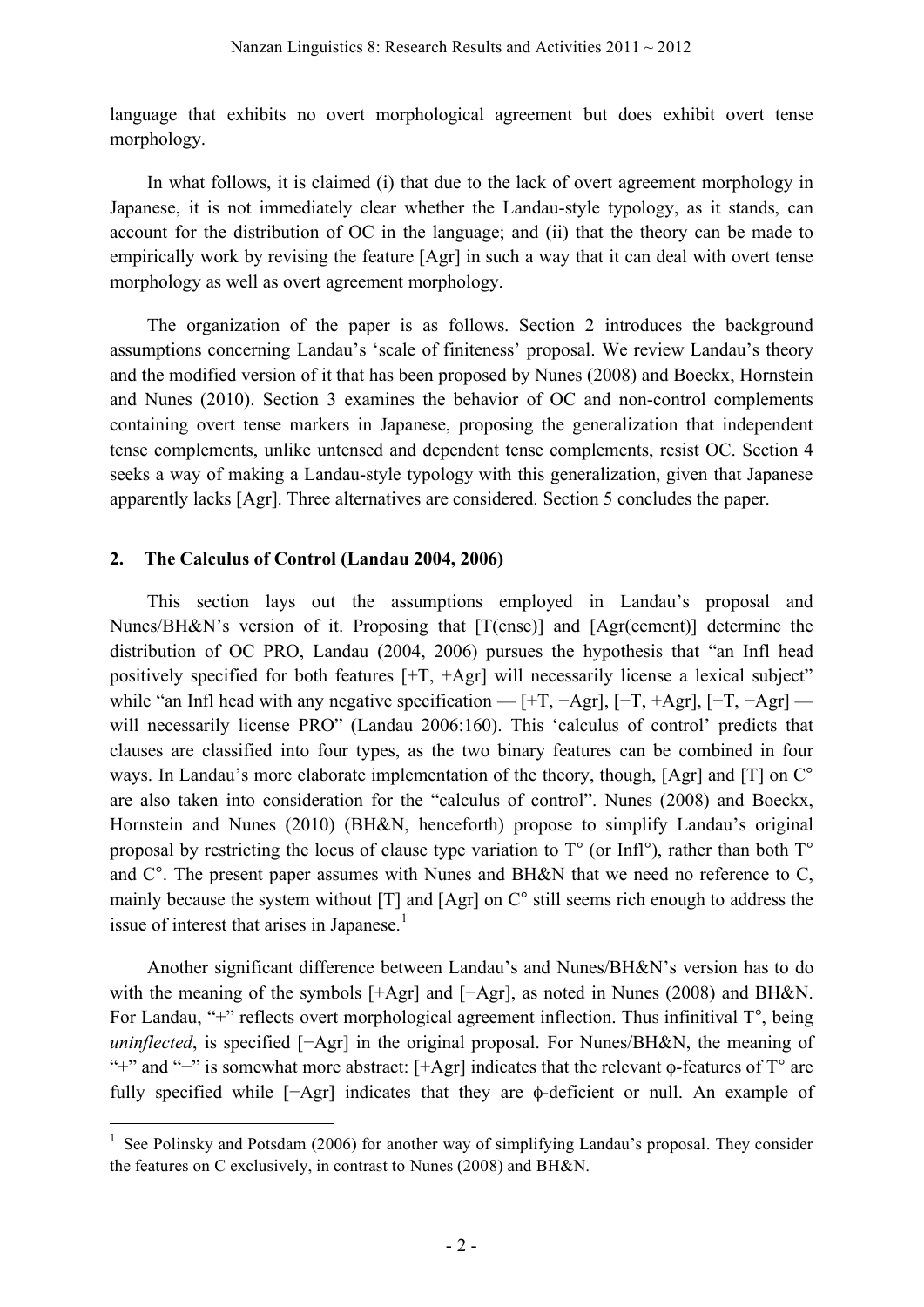φ-deficiency of this sort comes from Brazilian Portuguese. Analyzing finite control and hyper-raising in Brazilian Portuguese in which OC PRO and NP-trace occur with clearly inflected complements, Nunes (2008) and BH&N argue the following: the T° of Brazilian Portuguese "finite" clauses is marked [+Agr] when it enters the numeration with both person and number features. "Finite" T°, however, is sometimes marked [−Agr] when it lacks a number feature in the numeration. On the surface, the two kinds of T look the same due to the weakening of finite verbal morphology of the language. The point is that the characterization of "−" in terms of deficiency allows us to avoid analyzing finite control as involving a T° specified  $[+T, +Agr]$ <sup>2</sup>. This helps to make the "calculus of control" considerably simple (BH&N: 66). Throughout the paper, I assume Nunes's and HB&N's interpretation of "+" and  $"$ <sup>.</sup>

Landau and Nunes/BH&N also differ on how these feature specifications lead to determine the distribution of OC PRO. Although this difference between the two theories does not affect the conclusions of this paper, let us take a brief look in order to complete the picture. For Landau, a clausal head, if specified [+T, +Agr], is assigned a feature (called [+R]) that makes the T° require a referential DP, yielding no control. Elsewhere, T° is assigned [−R] and thereby requires an anaphoric DP like OC PRO as its specifier. For Nunes/BH&N, OC PRO is NP-trace, and NP-movement is allowed only from a non-case position. By assuming that only  $T^{\circ}$  with  $[+T, +Agr]$  assigns nominative case, NP-movement can be made to apply when  $T^{\circ}$  has any of the three other feature combinations.

Given these caveats, let's review fundamental data points that lead Landau (2004, 2006) to posit the four clause types. Consider the examples given in (3)–(7).

- (3) [−T, −Agr]: Untensed infinitives in English = OC (Landau 2000)
	- a. John managed to solve the problem.
	- b. \*Yesterday John managed to solve the problem tomorrow.
- (4) [+T, −Agr]: Dependent tense infinitives in English = OC (Landau 2000)
	- a John decided to solve the problem.

- (i) a. Hem<sub>1</sub> kivu še-atem<sub>2</sub> / pro<sub>2</sub> telxu ha-bayta mukdam. they hoped that-you  $\left( \text{pl.} \right) / \text{ pro}$  will-go.2pl home early 'They hoped that you (pl) would go home early.'
	- b. Hem<sub>1</sub> kivu še-hem<sub>1/2</sub> / pro<sub>1/\*2</sub> yelxu ha-bayta mukdam. they hoped that-they / pro will-go.3pl home early

'They hoped that they would go home early.'

 $2$  Hebrew 3rd-person subjunctives, as reported in Landau (2004), lead to the same situation. Examples are given below. (ib) involves OC even though the embedded predicate is inflected. See Landau (2004), Nunes (2008), and BH&N (p. 67).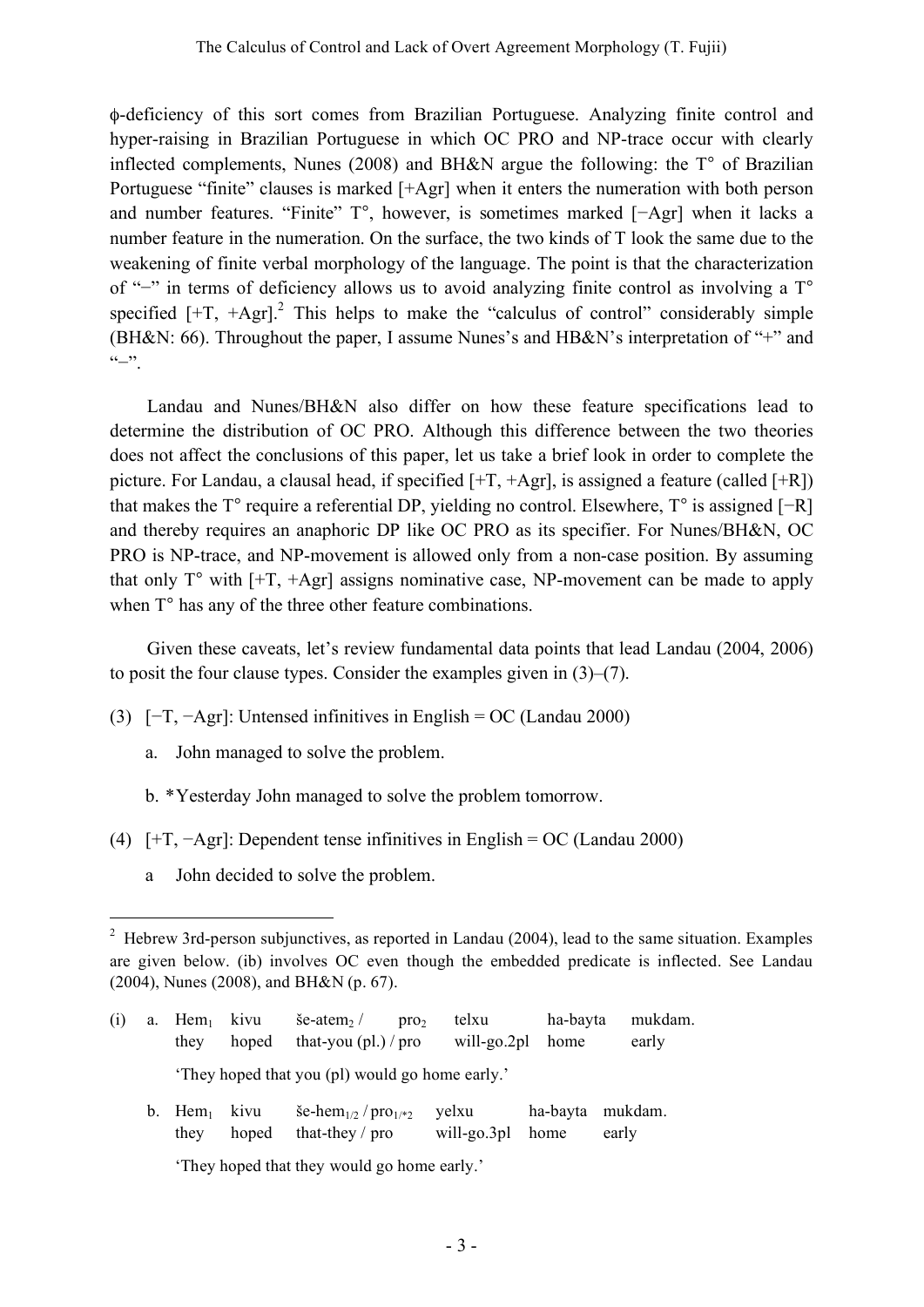- b. Yesterday John hoped to solve the problem tomorrow.
- (5) [−T, +Agr]: Untensed subjunctives in Greek ≠ OC (Varlokosta 1994)
	- a. o Yanis kseri/arxizi na kolimba. the John knows/beings Sbj swims 'John {knows how, begins} to swim.'
	- b. \*tora, o Yanis kseri/arxizi na kolimbai avrio. now the John knows/beings Sbj swims tomorrow 'Now, John {knows how, begins} to swim tomorrow.'
- (6)  $[+T, +Agr]$ : Dependent tense subjunctives in Greek  $\neq$  OC (Varlokosta 1994)
	- a. o Yanis elpizi/theli na figi. the John hopes/wants Sbj leaves 'John {wants, hopes} to leave.'
	- b. tora, o Yanis elpizi/theli na figi avrio. now the John hopes/wants Sbj leaves tomorrow 'Now John {wants, hopes} to leave tomorrow.'

(7)  $[+T, +Agr]$ : Indicatives in English  $\neq$  OC

- a. John hoped that he will win.
- b. Yesterday, John hoped that he will win tomorrow.

Let us begin with the English infinitive constructions given in (3) and (4). In both examples, the complements are infinitives, so their T heads are specified [−Agr]. They do not inflect. (3) and (4) are different in terms of semantic tense, though. (3a) is an example of what is called an *untensed* complement. Here the embedded T° is negatively specified for [T]. The value of [T] is diagnosed by looking at the (im)possibility of a tense mismatch. As indicated by the ungrammaticality of (3b), the implicative verb *manage* does not allow the matrix and the embedded event to contain conflicting time expressions. Thus the embedded  $T^{\circ}$  is specified [−T].

(4a) is an example of *dependent tense* complements, which occur with verbs like *hope.* Since these complements always receive a future-oriented or irrealis reading, their interpretation is not as flexible as that of indicative (i.e., fully inflected) complements. Despite that, however, the dependent tense complement is not untensed, as evidenced by the grammaticality of the tense mismatch example in (4b). Therefore the embedded  $T^{\circ}$  in (4) is positively specified for [T]. The point is that when T° bears [−Agr], OC is possible regardless of the value of [T]. (The reader is referred to Landau (2000) for detailed classification of various selecting predicates.)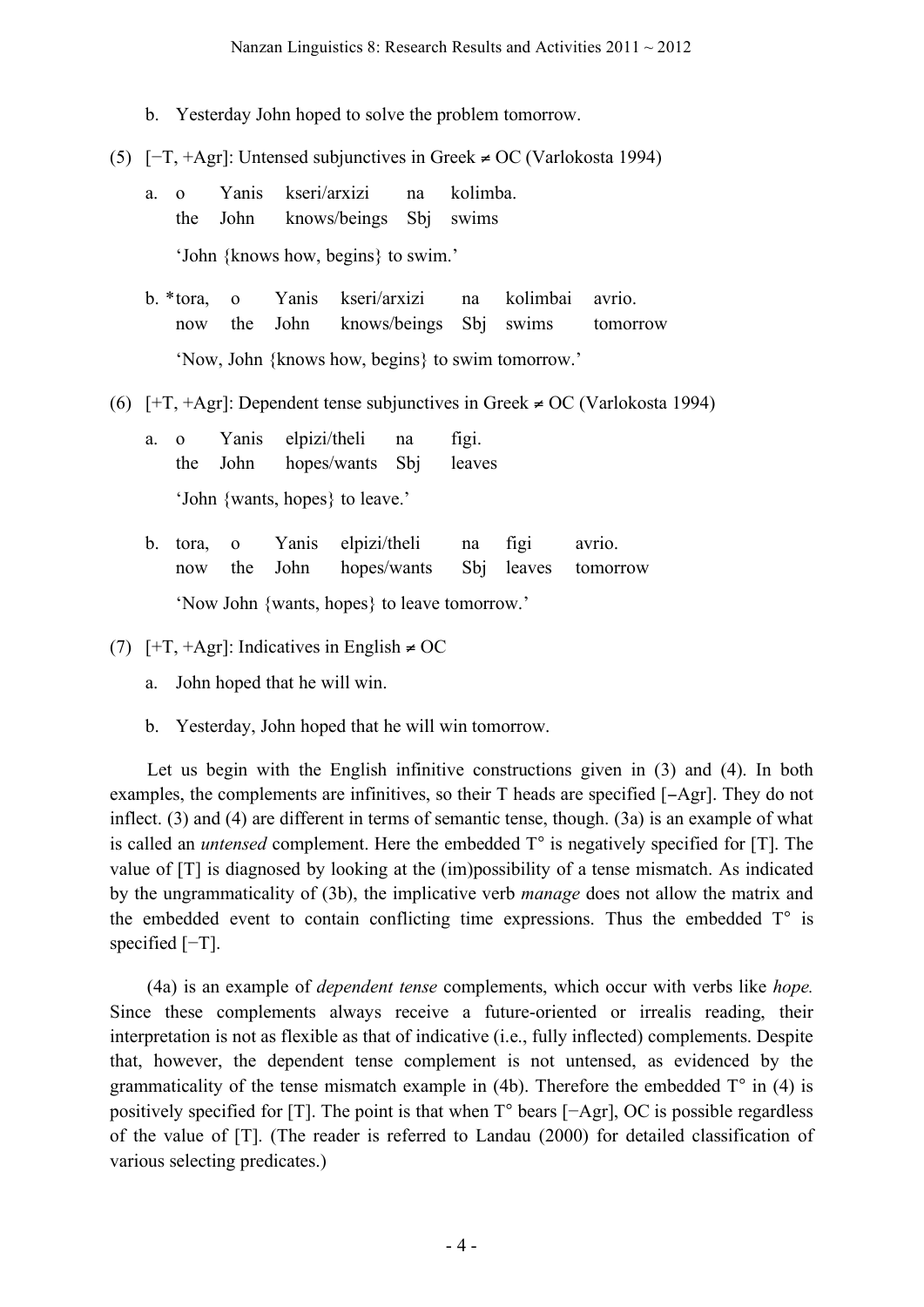(5) and (6) are examples of Greek subjunctive complements. Each embedded  $T^{\circ}$  is specified [+Agr], since subjunctive verbs exhibit overt agreement morphology (see Iatridou 1993, Terzi 1992, Varlokosta 1994 and others). As for their semantic tense, the complements of *begin* and *know (how)* are untensed exactly like the English implicative complement seen above, as shown in (5b). Hence their embedded T° bears [−T]. The complements of *hope* and *want*, however, allow a tense mismatch, as exemplified by (6b) (Varlokosta 1994). Since [Agr] is invariantly marked "+" in (5) and (6), only when the other feature, i.e., [T], bears negatively valued is OC possible, as predicted by the calculus of control.

Finally, indicative complements like the one in (7) are considered to have an inflected  $T^{\circ}$ (i.e., specified [+Agr]) and to be tensed (i.e., specified [+T]). Indicatives are different from dependent tense infinitives in that their tense is not dependent on the matrix verb in the relevant sense; E.g., *Monique decided to be in Paris* does not have the simultaneous reading that *Monique decided that she was in Paris* does have, as noted in Abusch (2004). As far as specification of [T] on T° is concerned, however, they are treated the same, being specified  $[+T]$ .

The four categories and their category members are presented below (see BH&N, p.38).

(8)

|                   | No control            |                    |                    |
|-------------------|-----------------------|--------------------|--------------------|
| $[+T, -Agr]$      | $[+T, -Agr]$          | $-T, +Agr$         | $[+T, +Agr]$       |
| • Untensed        | • Tensed infinitives, | • Balkan untensed  | $\bullet$ English  |
| uninflected       | • Hebrew 3rd-person   | subjunctives, etc. | indicatives,       |
| infinitives, etc. | subjunctives,         |                    | • Balkan tensed    |
|                   | · Brazilian           |                    | subjunctives, etc. |
|                   | Portuguese finite     |                    |                    |
|                   | clauses, etc.         |                    |                    |

Assuming that the Landau style approach to the scale of finiteness is correct, I will turn to Japanese in next section.

# **3. The Basic Japanese Data: OC into** *Ru***/***Ta***-Clauses**

Japanese does not exhibit overt person/gender/number morphology on predicates. The language instead has overt agglutinative tense morphology in which the so-called present tense marker -*ru* and the past tense marker -*ta* are contrasted. In (9a) and (9b), -*ru* and -*ta* respectively attach to the verbal root *tabe-* 'eat'.

(9) a. tabe-ru eat-Prs

> b. tabe-ta eat-Pst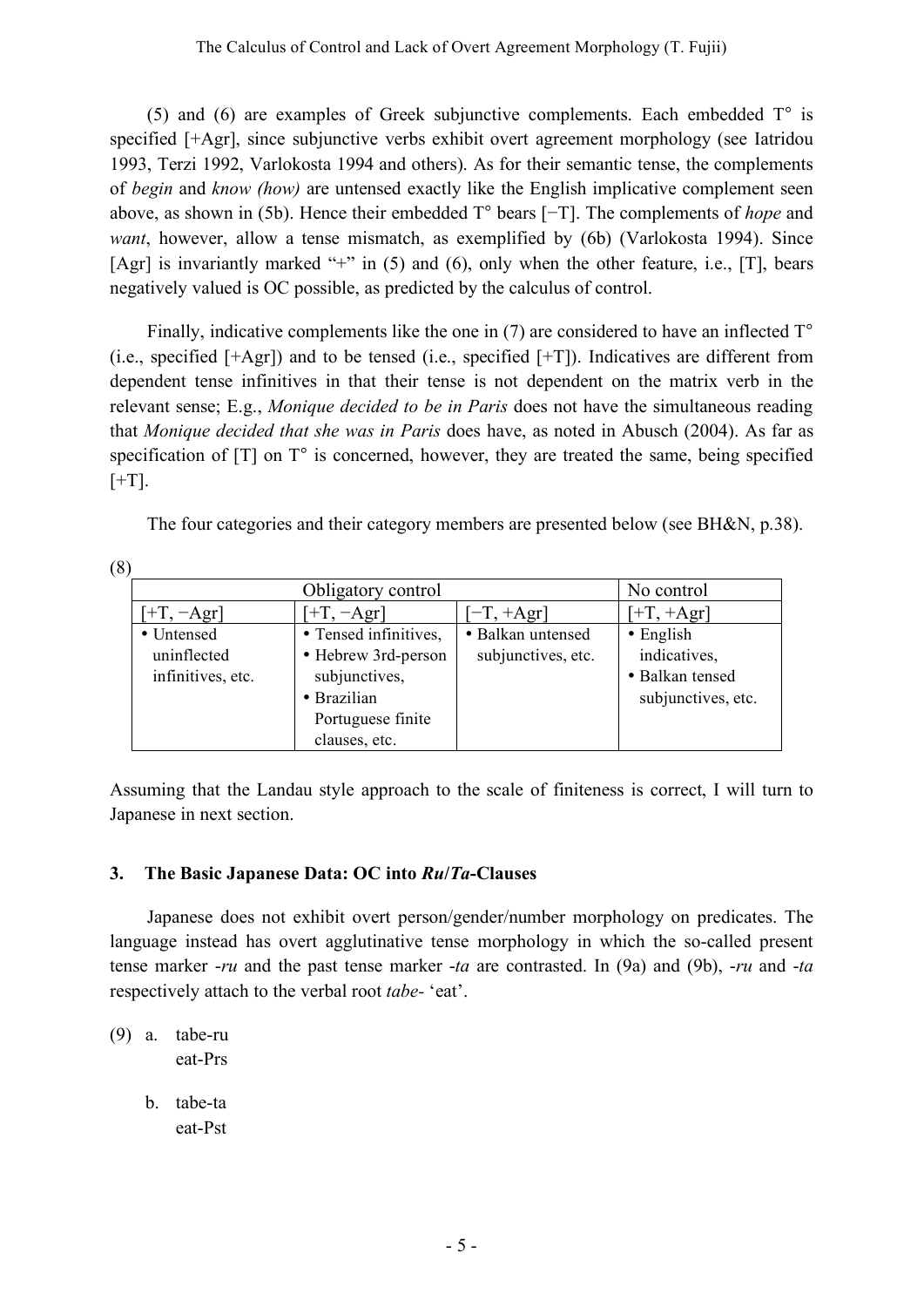Also important to note about Japanese verbal morphology is that it is not clear that the language has the morphological verbal category "infinitive". The fact that the citation form of a verb is the present tense form may be taken as an anecdotal indication that the language lacks infinitives. The language also has no indication of having the morphological category "subjunctive". In a nutshell, therefore, it is not straightforward at all to make a three way distinction among indicative, subjunctive and infinitive based on overt morphological evidence in Japanese.<sup>3</sup>

Given these, it may be less surprising that some OC complements, in terms of verbal morphology, do not look much different from non-control complements that can be translated into other languages as indicatives: Whether controlled or not, complements can be marked with *-ru* or *-ta*. We will review core data in Japanese below; see Fujii (2008) and references cited therein for fuller discussion.

(10)–(13) illustrate how the *ru*-complement of *tikau* 'swear' differs from that of *kangaeru* 'think/consider' with respect to some well-known diagnostics for OC. Consider the (a)-examples first. 4

(10) karera-wa kantoku-ni [*ec* otagai-o naguri-aw-u koto]-o they-Top director-Dat e.o.-Acc hit-Recip-Prs C-Acc {a. \*tikat-te, b. kangae-te} hosikatta. swear-Grnd think-Grnd wanted

> 'They wanted the (movie) director to {a. swear to hit each other, b. think about them hitting each other ?.'

(11) [Mary-no titioya]-wa [*ec* sono byooin-de syussansu-ru koto]-o Mary-Gen father-Top that hospital-in give birth-Prs C-Acc {a. #tikatta, b. kangaeta}. swore thought

> 'Mary's father {a. swore to give birth in that hospital, b. thought about her giving birth in that hospital}.'

<sup>&</sup>lt;sup>3</sup> This does not mean that we cannot make such a mood distinction at a more abstract, syntactic level for Japanese. See Watanabe (1996) and Uchibori (2000) for such attempts. See also Landau's (2004, 2006) analysis of Hebrew 3rd-person subjunctives.

<sup>4</sup> In those examples, the nominalizing complementizer *koto* can be replaced by another nominalizing complementizer *no*, though native speakers' judgments may vary; see Kuno (1973). We abstract away from the issue of complementizer choice.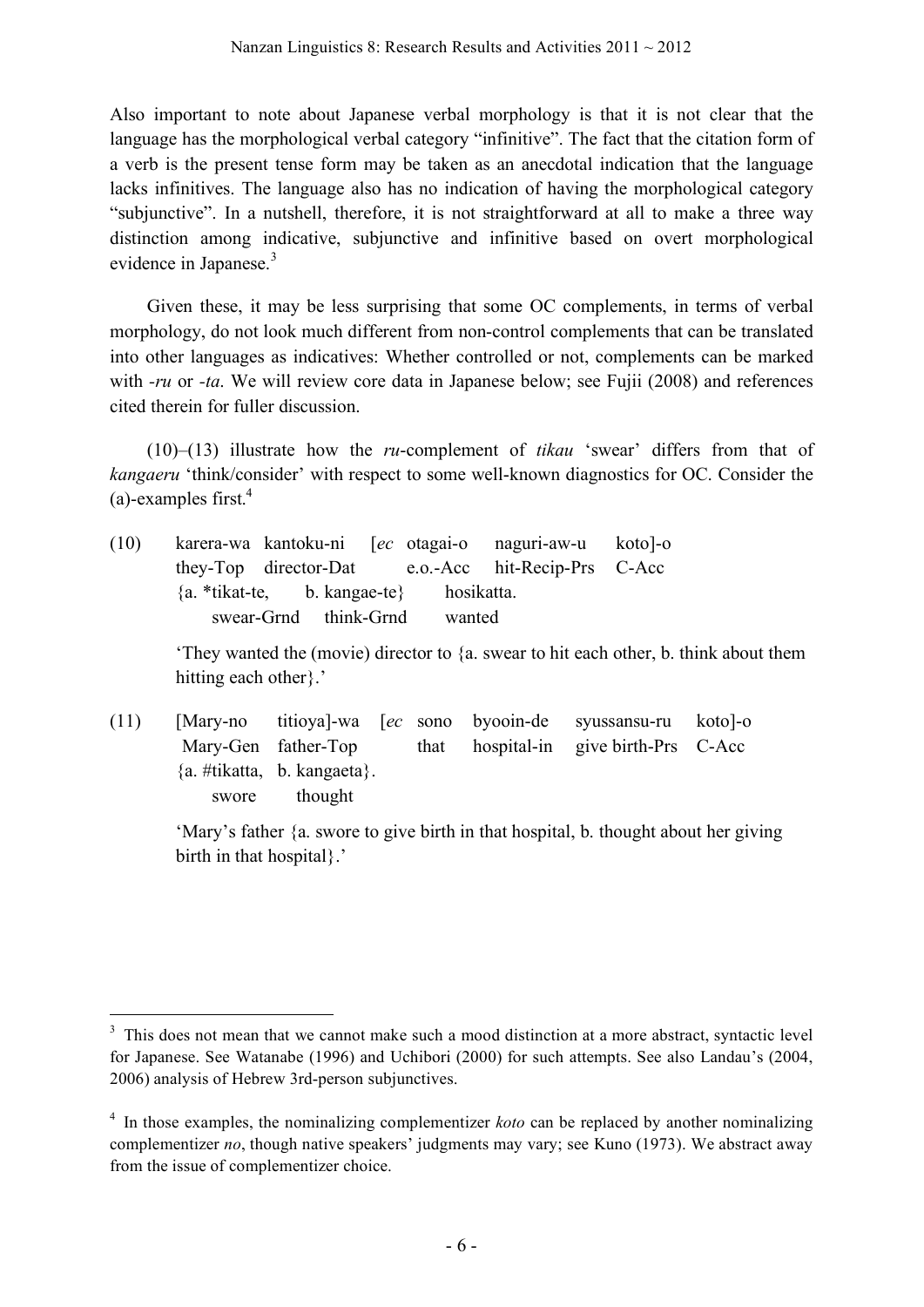(12) Mary-wa [*ec* zibun-no peesu-de sigoto-o tuzuke-ru koto]-o Mary-Top self-Gen pace-at work-Acc continue-Prs C-Acc {a. tikatta, b. kangaeta}. Butyoo-mo da. swore thought manager-also Cop.Prs

> 'Mary {a. swore to continue her work, b. thought about continuing her work} at her own pace. And the manager, too.' *Strict reading possible with (b), but not with (a).*

(13) sono kiokusoositu kanzya-wa [*ec* taiinsu-ru koto]-o {a. tikatta, b. kangaeta}. that amnesiac patient-Top leave-Prs C-Acc swore thought 'The amnesiac {a. swore to leave the hospital, b. thought about leaving the hospital}.' *Non-*de se *possible with (b), but not with (a).*

These (a)-examples clearly show that the verb *swear* takes a *ru*-complement and induces OC. The null subject of the *ru*-clause cannot be bound long distance  $[(10a)]$ ; A non-c-commanding NP cannot antecede the *ec* [(11a)]; the *ec* does not support a strict reading [(12a)]; and the *ec* cannot be interpreted in a non-*de se* manner [(13a)]. All these indicate that the null subject is OC PRO. (I will return to the (b)-examples shortly.)

A parallel set of examples can be constructed with *ta*-complements, which are past-oriented. In the (a)-examples in (14)–(17) with the verb *kuyamu* 'regret', the complements are in the past tense.

(14) karera-wa [kantoku-ni [*ec* otagai-o naguri-at-ta koto]-o they-Top director-Dat e.o.-Acc hit-Recip-Pst C-Acc {a. \*kuyan-de, b. kangae-te} hosikatta. swear-Grnd think-Grnd wanted

> 'They wanted the movie director to {a. regret having hitting each other, b. think about them having hit each other}.'

(15) [Mary-no titioya]-wa [*ec* sono byooin-de syussansi-ta koto]-o Mary-Gen father-Top that hospital-in give birth-Pst C-Acc {a. #kuyanda, b. kangaeta}. regretted thought

> 'Mary's father {a. regretted having given birth in that hospital, b. thought about her having given birth in that hospital}.'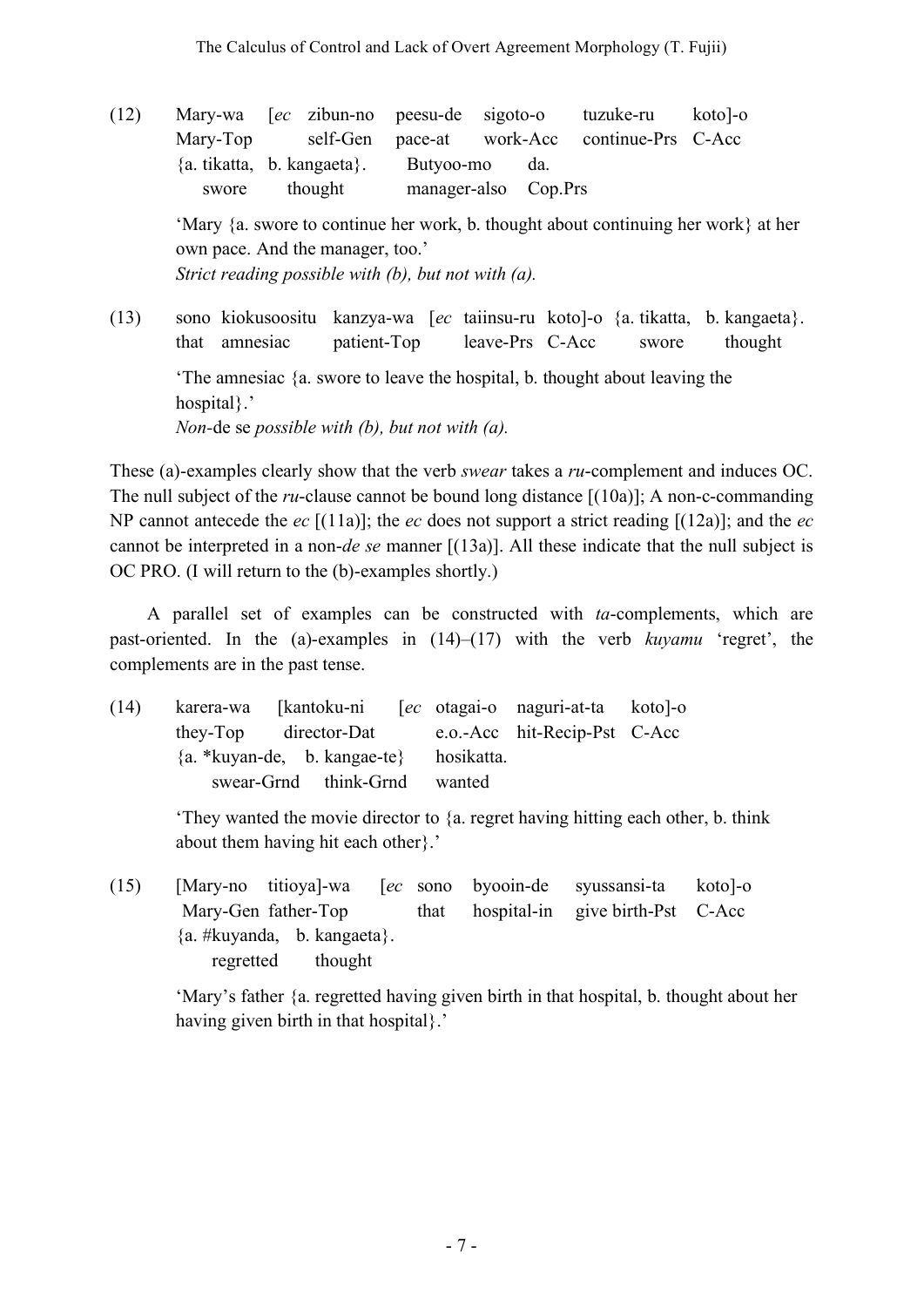(16) Mary-wa [*ec* zibun-no peesu-de sigoto-o tuzuke-ta koto]-o Mary-Top self-Gen pace-at work-Acc continue-Pst C-Acc {a. kuyanda, b. kangaeta}. Butyoo-mo da. regretted thought manager-also Cop.Prs

> 'Mary {a. regretted having continued her work, b. thought about having continued her work at her own pace}. And the manager, too.' *Strict reading possible with (b), but not with (a).*

(17) sono kiokusoositu kanzya-wa [*ec* taiinsu-ta koto]-o {a. kuyanda, b. kangaeta}. that amnesiac patient-Top leave-Pst C-Acc regretted thought 'The amnesiac {a. regretted having left the hospital, b. thought about having left the hospital.' *Non-*de se *possible with (b), but not with (a)*.

In  $(14)$ – $(17)$ , the  $(a)$ -examples exhibit a sharp contrast with their counterparts given in (b). While *kuyamu* 'regret' yields OC, *kangaeru* 'think (about)' does not.

What is the exact nature of the cut between the (a)-examples and (b)-examples? Building on observations made in the past literature, Fujii (2006) observes that OC ensues when the tense morphology of the relevant clause is "fixed", i.e. does not allow alternation of -*ta* and -*ru* (Nakau 1973:225, Kuno 1973:219, Ohso 1976:90ff., Saito 1985:267, n34, Sakaguchi 1990, Ueda 1990:76, Watanabe 1996, among others). He states the generalization as follows:

(18) If the T of a subordinate clause cannot have -*ta* or cannot have -*ru* in environment E, it bears [−finite] in E.

Note, as shown in (19), that *tikau* 'swear' and *kuyamu* 'regret' resist occurring with a *ta*-complement and a *ru*-complement, respectively. Therefore, those complements are [−finite], according to (18). This is a good result since these are OC complements, as we saw above.

|               | (19) a. *Mari-wa issyookenmei hatarak-u koto-o kuyanda. |                          |  |
|---------------|---------------------------------------------------------|--------------------------|--|
| Mari-Top hard |                                                         | work-Prs C-Acc regretted |  |
|               |                                                         |                          |  |
|               |                                                         |                          |  |
|               | b. *Mari-wa issyookenmei hatarai-ta koto-o tikatta.     |                          |  |

Now return to the (b)-examples of (10)–(17). Since *kangaeru* allows both *ru*-complements  $[(10)–(13)]$  and *ta*-complements  $[(14)–(17)]$ ,  $(18)$  accounts for the fact that the complements of the verb in these examples cannot be [−finite] and thus is not subject to OC.

The data in (19) suggest that *kuyamu* and *tikau* take dependent tense complements. (20a) and (21) confirm it. (Also, it is not surprising that the complement of *kangaeru* 'think' has its own tense domain, as shown in (20b), since it is an independent tense complement.)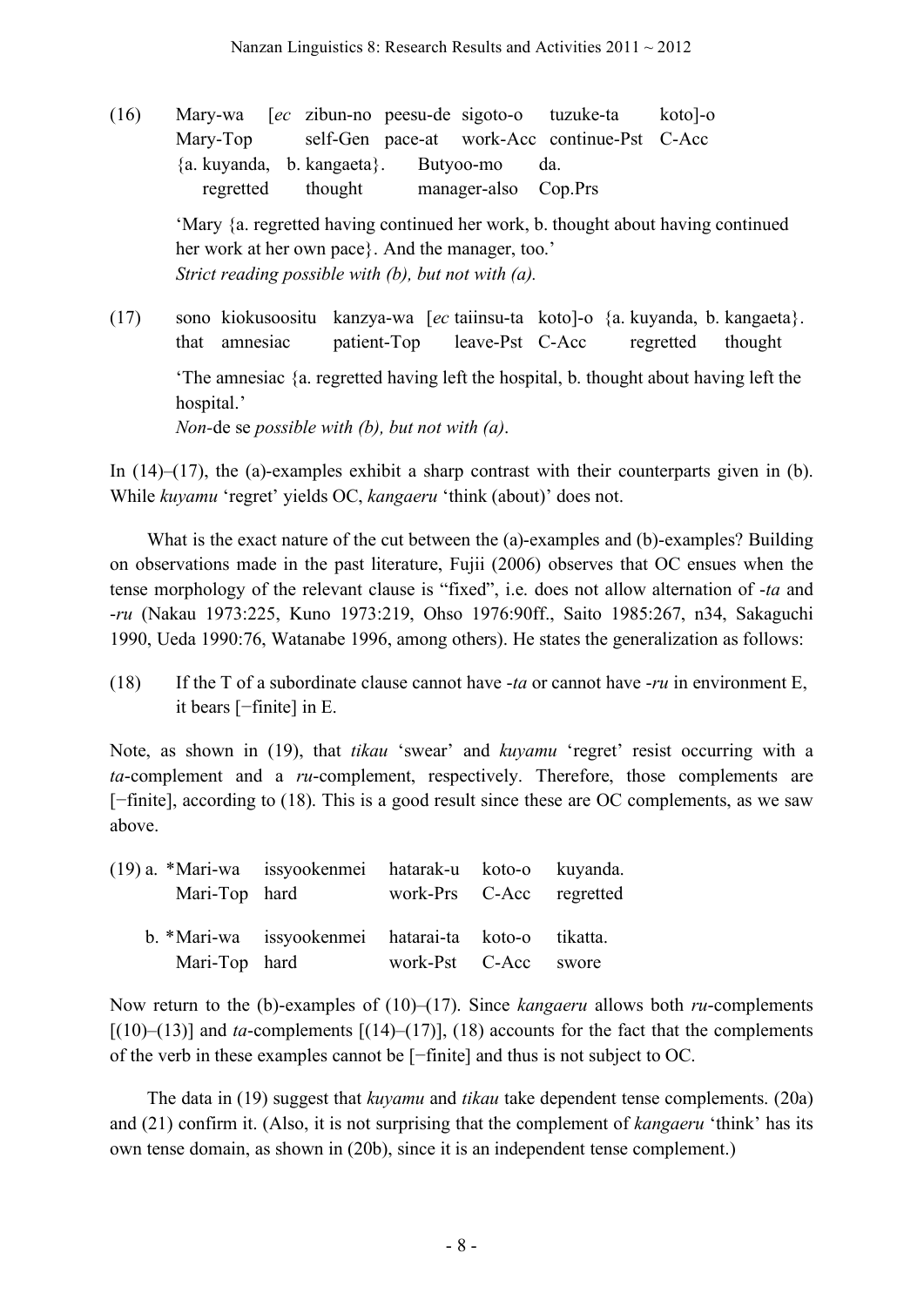- (20) Mari-wa asita hatarak-u koto-o kinoo {a. tikatta, b. kangaeta}. Mari-Top tomorrow work-Prs C-Acc yesterday swore thought 'Yesterday Mari {a. swore to work tomorrow, b. thought about working tomorrow}.'
- (21) Mari-wa kinoo hataraki-ta koto-o asu kuyam-u daroo. Mari-Top tomorrow work-Prs C-Acc yesterday regret-Prs will 'Tomorrow Mari will regret having worked yesterday.'

It is not only dependent tense complements that (18) correctly predicts to allow OC. Untensed OC complements also do not have the ability to support both *-ru* and *-ta*. Nakau (1973:278) notes that the aspectual verb *hazimeru* 'begin' can take a *ru*-complement and induces OC (and raising). As evidenced by the ungrammatical tense mismatch in (22a), the *ru*-complement with *begin* is untensed, even though a tense marker is overtly present. That is, the complement of *begin*, unlike a dependent tense complement [(22b)] does not have its own tense domain. Now it should be noted that, as shown in (23), the past tense marker is disallowed in a CP complement of *begin*. Thus the proposed relationship between OC and the "fixed tense" phenomenon holds for untensed complements containing an overt tense marker.

- (22) Mari-wa asita hatarak-u koto-o kinoo {a. \*hazimeta, b. kessinsita}. Mari-Top tomorrow work-Prs C-Acc yesterday began decided 'Yesterday Mari {began, decided} to work tomorrow.'
- (23) Mari-wa {a. hatarak-u, b. \*hatarai-ta} koto-o hazimeta. Mari-Top work-Pst work-Pst C-Acc began 'Mari began to work.'

To summarize:

(24) In Japanese, while untensed and dependent tense complements are compatible with OC, independent tense complements are not.<sup>5</sup>

Japanese is different from Balkan languages because as noted in section 2, in these languages, untensed subjunctives induce OC but dependent tense subjunctives do not. Instead, Japanese is on a par with Hebrew, where OC is found with 3rd-person future-oriented complements (fn. 2). The main point is that the picture for Japanese looks quite close to the one that Landau puts forth, namely, "the incompatibility of OC with indicatives". In next section, I ask how it is possible to express a language like Japanese in the Landau-style calculus of control.

 $5$  It is not the case that dependent tense complements always exclude non-OC complements. The reader is referred to Fujii (2006, 2008), which investigate the conditions under which NOC dependent tense complements are obtained.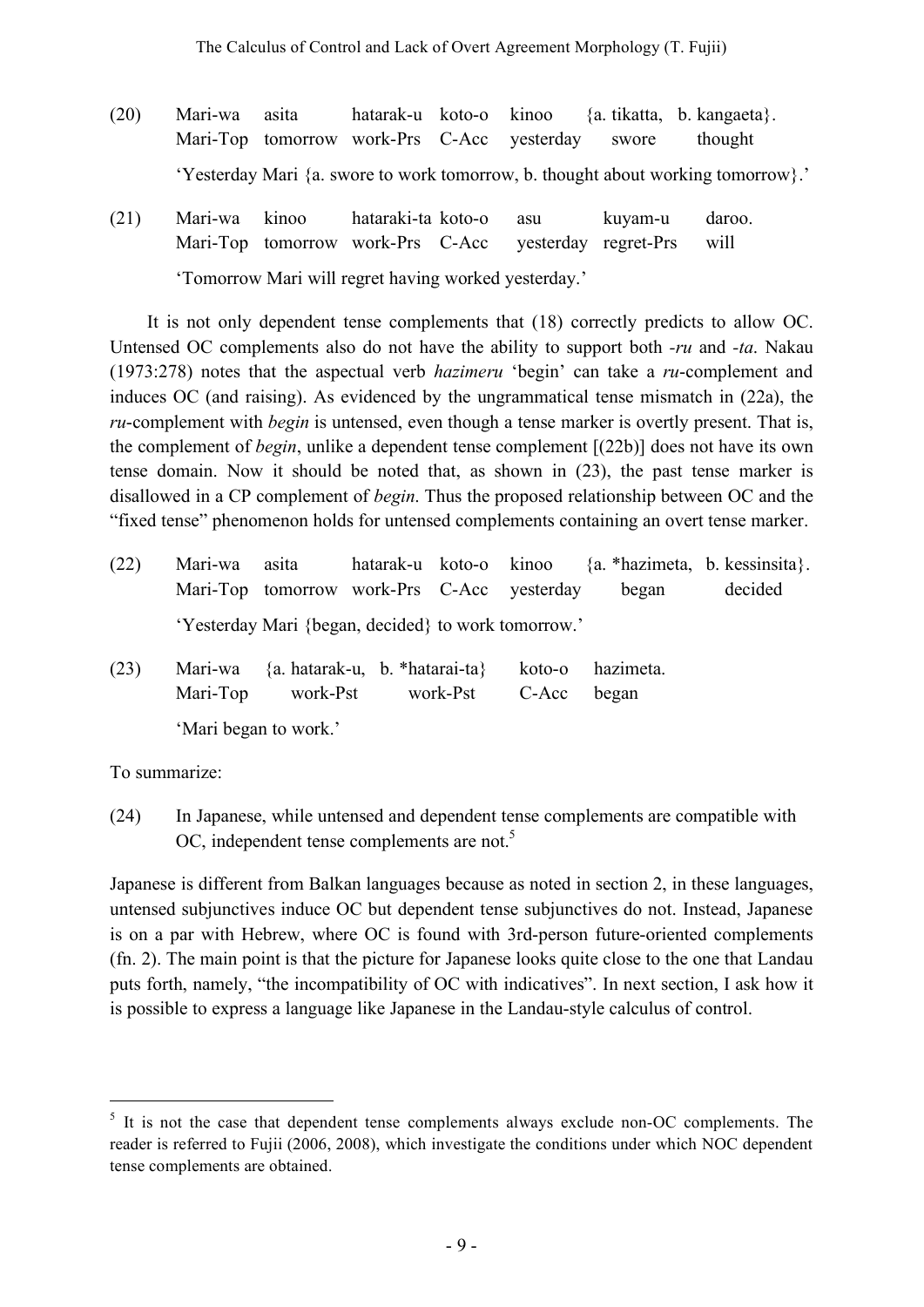## **4. Putting Japanese into the Calculus of Control**

## **4.1. Overt Tense Inflection**

Now we are in a position to ask where the relevant Japanese constructions are placed in the table that Landau proposes and that Nunes (2008) and BH&N modify. (8) is repeated below as (25).

| Obligatory control |                       |                    | No control         |
|--------------------|-----------------------|--------------------|--------------------|
| $[-T, -Agr]$       | $[-T, -Agr]$          | $-T, +Agr$         | $[-T, +Agr]$       |
| • Untensed         | • Tensed infinitives, | • Balkan untensed  | $\bullet$ English  |
| uninflected        | • Hebrew 3rd-person   | subjunctives, etc. | indicatives,       |
| infinitives, etc.  | subjunctives,         |                    | • Balkan tensed    |
|                    | · Brazilian           |                    | subjunctives, etc. |
|                    | Portuguese finite     |                    |                    |
|                    | clauses, etc.         |                    |                    |

The issue is obvious, given that Japanese has no overt agreement morphology. How can we know whether a given Japanese clause should be specified [+Agr] or [−Agr]? The specification needs to be done independently of whether the clause in question is subject to OC or not. Namely, if we labeled a clause [+Agr] or [−Agr] by looking at whether the clause is obligatorily controlled or not, then the typology in question would stop predicting anything. Below I first consider two alternative answers to the question and show that they do not work very well. I, then, propose that Japanese data lead us to modify the feature [Agr] in a way that allows the system to refer to overt tense morphology in addition to overt agreement morphology.

The first alternative can be depicted as in (26). Based on their behaviors with regard to OC, Japanese untensed and dependent tense complements are placed under "Obligatory control" while Japanese independent tense complements under "No control". Untensed complements bear [−T], and dependent tense complements [+T], as we have seen above.

| (26) |                    |                       |                    |                      |
|------|--------------------|-----------------------|--------------------|----------------------|
|      |                    | No control            |                    |                      |
|      | $[-T, -Agr]$       | $[+T, -Agr]$          | $-T, +Agr$         | $[+T, +Agr]$         |
|      | • Untensed         | • Tensed infinitives, | · Balkan untensed  | $\bullet$ English    |
|      | uninflected        | • Hebrew 3rd-person   | subjunctives, etc. | indicatives,         |
|      | infinitives, etc.  | subjunctives,         |                    | • Balkan tensed      |
|      |                    | • Brazilian           |                    | subjunctives, etc.   |
|      | Portuguese finite  |                       |                    |                      |
|      |                    | clauses, etc.         |                    |                      |
|      | • Untensed         | • Dependent $ru$ - or | (• Untensed        | • Independent        |
|      | $ru$ -complements) | $ta$ -complements     | $ru$ -complements) | $r$ u/ta-complements |

Note that in (26), dependent *ru*- and *ta*-complements are specified [−Agr] and independent *ru*/*ta*-complements are specified [+Agr]. This is so because the former induce OC and the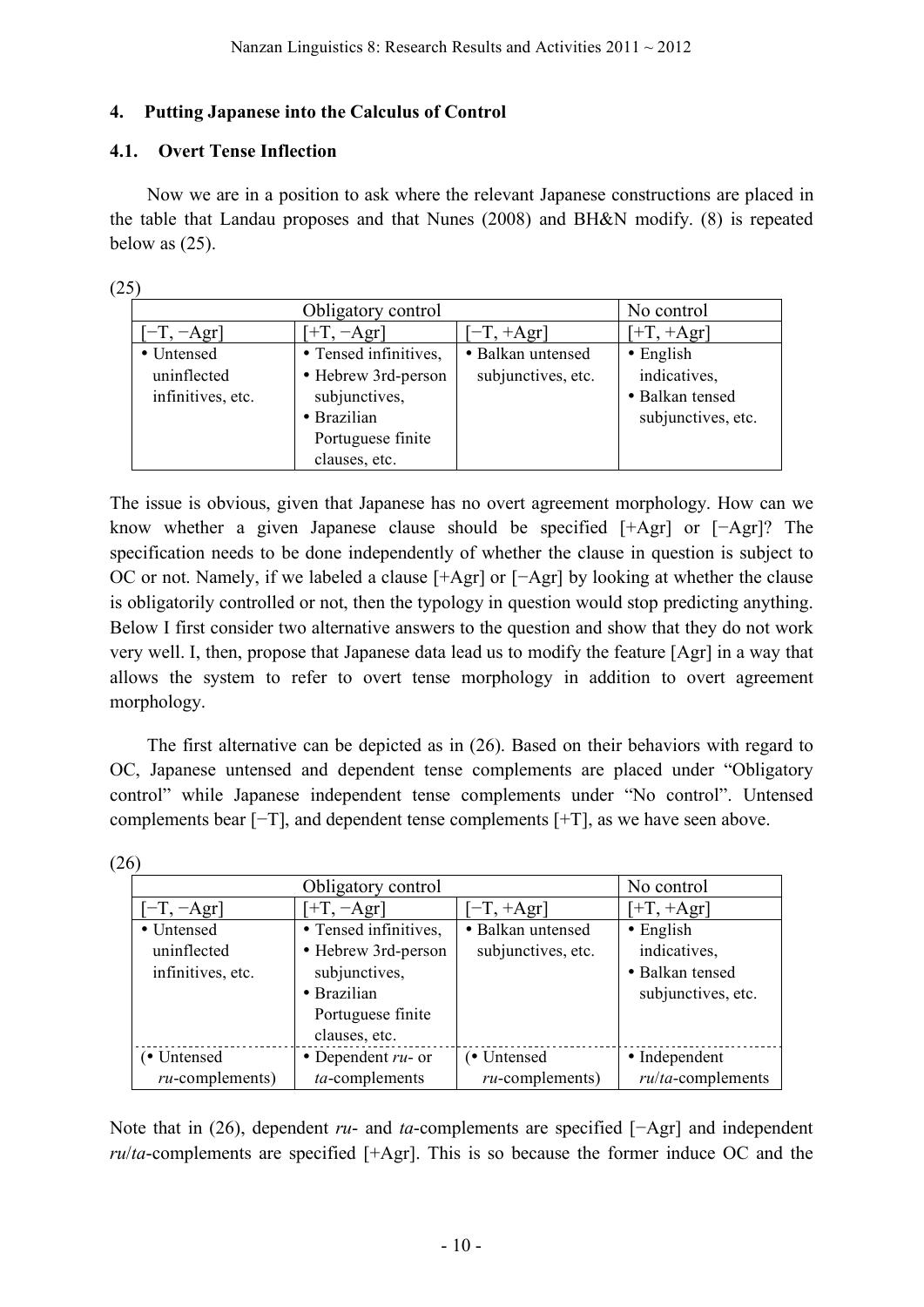latter do not. One serious problem with this alternative is that there is no independent evidence for these specifications. In order to determine which complements go with which feature specifications under this analysis, one would need to know whether or not a given complement induces OC.

The second alternative is somewhat more interesting. Let us think about what this 'calculus of control' table will look like if Japanese lacks the feature  $[\pm Agr]$ <sup>%</sup> To answer this question, let us recall how exactly the distribution of OC PRO is determined in a system of this sort (section 2). Under Nunes/BH&N's case-based approach, only a  $T^{\circ}$  with  $[+T, +Agr]$ assigns nominative case. So when combined with this case theory, the result would be that every Japanese clause would induce OC (or raising), given that T° would be specified either [−T, ∅] or [+T, ∅]. This is clearly an unwanted result. Under Landau's (2004:842) system, on the other hand, R-assignment Rule is formulated in such a way that no [R] value is assigned to the relevant functional head if the head lacks [Agr] or [T]. (Recall that [+R] and [−R] are associated with referential DPs and with "anaphoric" DPs like OC PRO, respectively.) Thus, it follows that neither T° nor C° in Japanese carries [+R] or [−R]. It is thus clear enough that this second alternative fails to distinguish between OC and no control cases.

Having seen how the two alternatives fail, I would like to propose one way of making the typology work for Japanese. The final alternative poses some questions as well (see below) but it, unlike the previous two, provides the right cut between OC and no control. Let us see how this is so. The key is to allow the feature [Agr] to speak of overt tense morphology as well as overt agreement morphology. Let us call the feature [Infl], instead of [Agr], for the current purposes. First, the  $T^{\circ}$  of untensed *ru*-complements  $[(22)-(23)]$  and that of dependent *ru*- or *ta*-complements [(10a)–(17a)] both can be considered "deficient" even though verbs of the *ru*-form or the *ta*-form are inflected for tense. This is because in those environments, either *-ru* or *-ta* is blocked. Under the 'deficiency' interpretation of "−", the T° of those complements are specified [−Infl]. This way, the leftmost two cells in the last row in (27) are filled in. Next, recall that the T° of independent tense complements has the ability to support both -*ru* and -*ta*. It is not deficient. We take this ability to mean that the 'independent tense' T is specified [+Infl]. Hence complements of verbs like *kangaeru* 'think' [(10b)–(17b)] fall under [ $+T$ ,  $+Inf1$ ], as desired, as in (27).<sup>7</sup>

<sup>&</sup>lt;sup>6</sup> Kuroda (1983) notes this very possibility. He suggests that even tense heads may not have anything to do with the distribution of PRO. His suggestion is based on the distribution of arbitrary controlled null subjects. I cannot afford to discuss this intriguing issue here.

 $<sup>7</sup>$  A somewhat similar idea about finiteness can be found in Huang (1989), which discusses finiteness</sup> in Chinese, another language without overt verbal agreement morphology. Huang argues that finiteness is encoded in terms of potential occurrence of a Tense or Aspectual expression under T° in Chinese. In his 'Generalized Control' theory, though, the relationship between finiteness and OC is less direct than in the framework assumed here.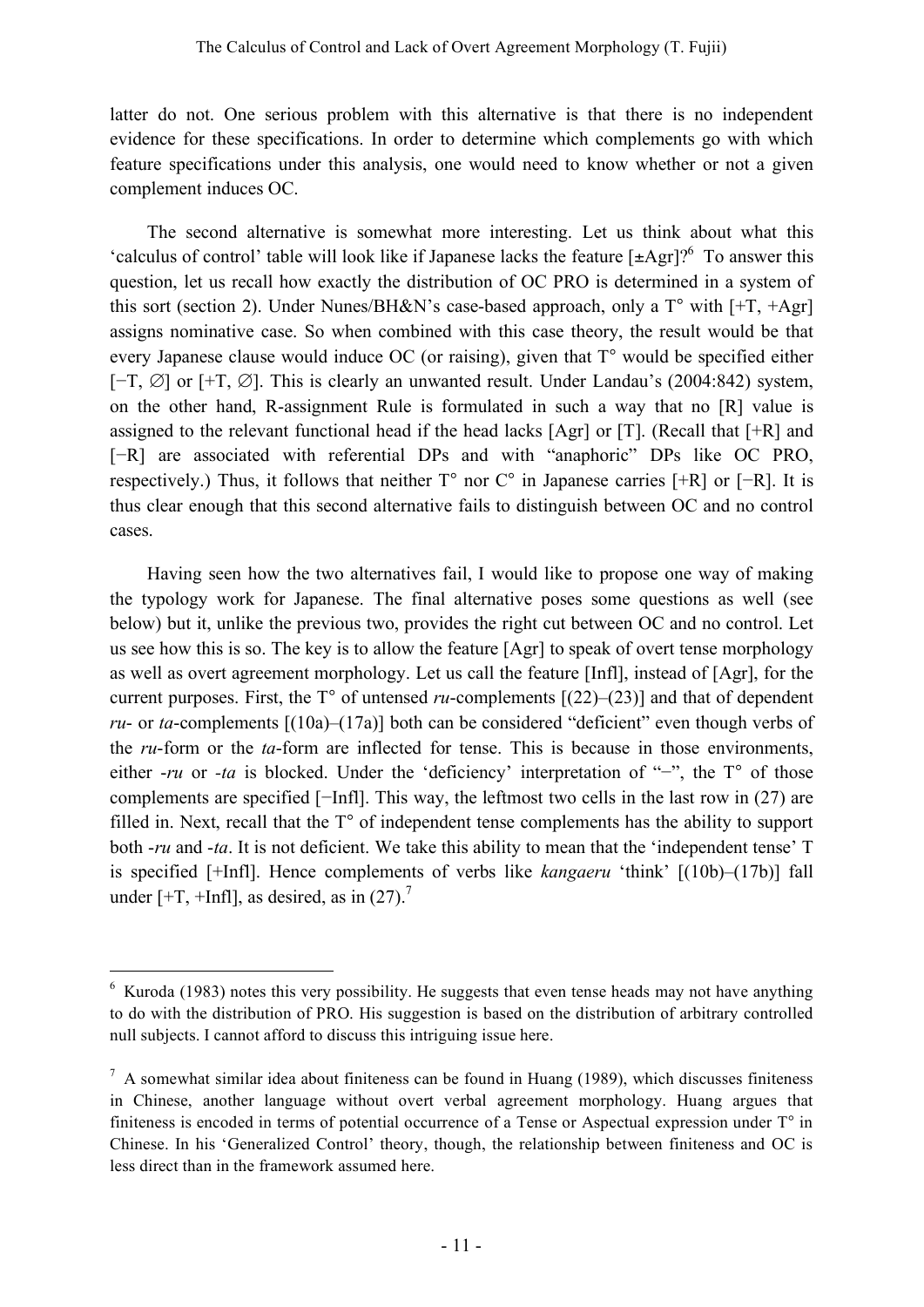| Obligatory control        |                                              |                                         | No control                        |
|---------------------------|----------------------------------------------|-----------------------------------------|-----------------------------------|
| $[-T, -Infl]$             | $[+T, -Infl]$                                | $[+T, +Infl]$                           |                                   |
| • Untensed<br>uninflected | • Tensed infinitives,<br>• Hebrew 3rd-person | · Balkan untensed<br>subjunctives, etc. | $\bullet$ English<br>indicatives, |
| infinitives, etc.         | subjunctives,                                |                                         | • Balkan tensed                   |
|                           | • Brazilian                                  |                                         | subjunctives, etc.                |
|                           | Portuguese finite<br>clauses, etc.           |                                         |                                   |
| • Untensed                | $\bullet$ Dependent $ru$ - and               |                                         | • Independent                     |
| $ru$ -complements         | $ta$ -complements                            |                                         | $ru/ta$ -complements              |

Before closing this subsection, let us note non-trivial questions that are left with no answer in this paper. I mention two of them here. First, notice that we have not found an untensed complement that exclusively selects the past tense marker *-ta*, as can be observed by the last row under [−T, −Infl]. The question of why untensed *ta*-complements do not exist arises, given that dependent *ta-*complements nonetheless exist; see (19). Second, as seen in the column under [−T, +Infl], we do not seem to find an untensed complement allowing *ru*/*ta*-alternation. Put another way, it is somewhat hard to imagine an example in which, say, an aspectual verb's complement allows -*ta* as well as -*ru*. These gaps in the paradigms seem to suggest that the *ru-*form of a verb is default morphology and that the minus value of [T] triggers it. Then the fact that no untensed *ta-*complements can be found is accounted for. Notice, however, that under the variant of Landau style typology that I am considering, [T] and [Infl] are assumed to be independent variables. Then it is never clear why the material implication "if T° is [−T] then T° is [−Infl]" should hold in Japanese. In fact, a similar observation might apply to English: implicatives (e.g. *manage*), aspectuals (e.g., *begin*) and modals (e.g., *be able*), which select [−T], do not seem to allow finite complements. I cannot afford to explore the issue any further here. I, instead, continue to use [T] and [Infl] as independent features, keeping to the criterion according to which a T head is specified [−Infl] if and only if either -*ru* or -*ta* is blocked.

## **4.2. OC Complements Containing No Tense Marker**

[Infl] can be proved to be useful, independently from the data discussed above, by looking at OC environments in which neither -*ru* nor -*ta* occurs. There are two such classes of complement. One includes the so-called mood constructions, where complements contain a mood marker and exclude a tense marker. (28) is an example of decisive mood complement, and (29) an imperative mood complement. They involve OC, and an overt tense marker does not occur with those mood markers  $[(28b)/(29b)]$ .

<sup>&</sup>lt;sup>8</sup> See Fujii (2010) and references cited therein.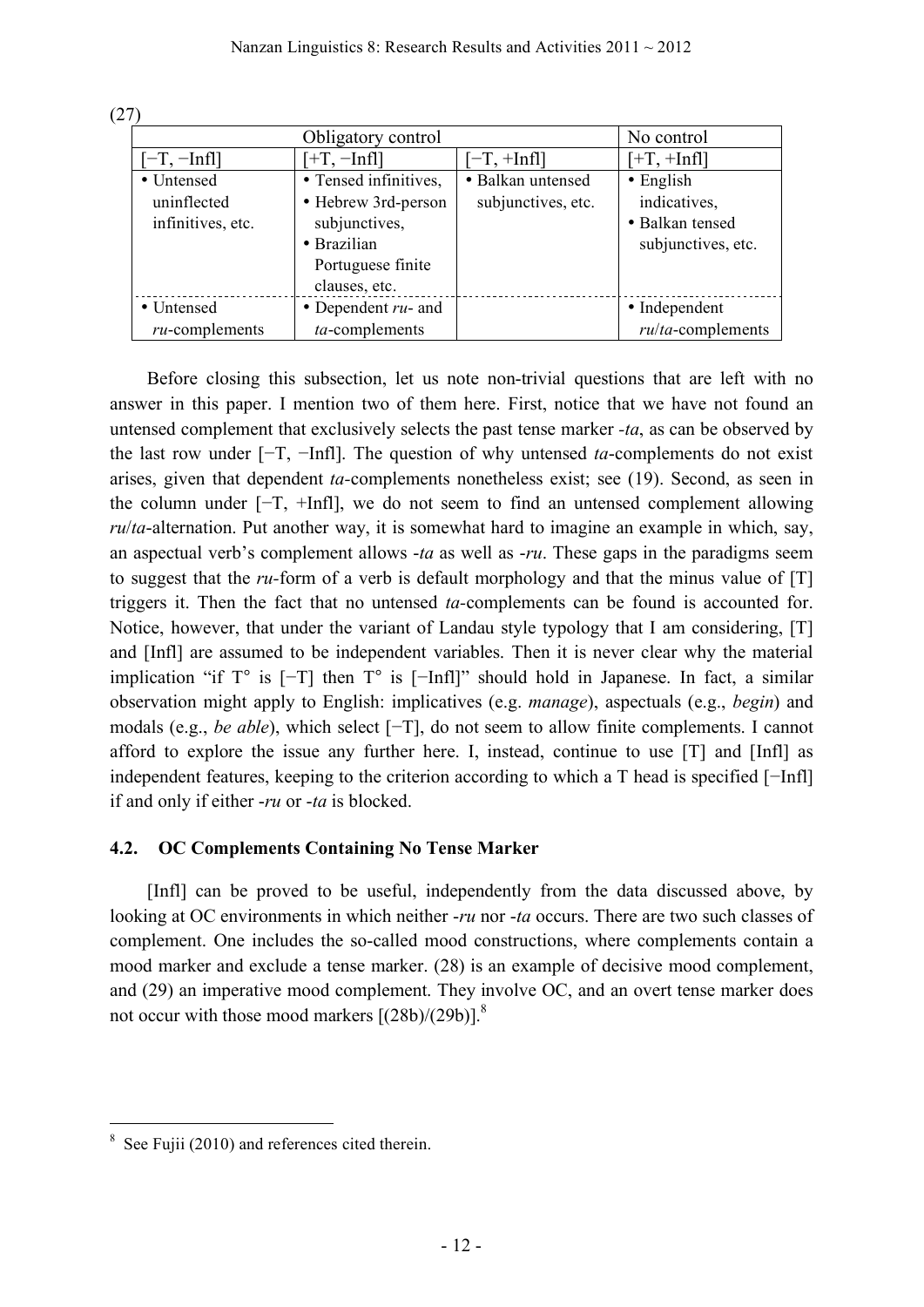- (28) a. Mari-wa yasai-o tabe-yoo to omotta. Mari-Top vegetable-Acc eat-Decisive C thought 'Mary thought she would eat vegetables.'
	- b. \*Mari-wa yasai-o tabe-ru-yoo to omotta. eat-Prs-Decisive
- (29) a. Mari-wa Hiroshi-ni yasai-o tabe-ro to itta. Mari-Top Hiroshi-dat vegetable-Acc eat-Imperative C said 'Mary told Hiroshi that he should eat vegetables.'

b. \*Mari-wa Hiroshi-ni yasai-o tabe-ru-ro to itta. eat-Prs-Imperative

The other class of complements lacking overt tense marking includes various complex predicate constructions.<sup>9</sup> (30) exemplifies implicative, aspectual and modal constructions. In these constructions involving "bare clausal complements", the head of a complement clause is a bare verbal root and is morpho-phonologically integrated with the matrix verb. Thus, there is no room for a tense marker to occur in between the first verb and the second verb [(30b)].

|  | $(30)$ a. Mari-wa yasai-o tabe {-wasure, -hazime, -rare} -ta. |  |           |  |
|--|---------------------------------------------------------------|--|-----------|--|
|  | Mari-Top vegetable-Acc eat -forget -begin                     |  | -can -Pst |  |
|  | 'Mari {forgot, began, was able} to eat vegetables.'           |  |           |  |

b. \*Mari-wa yasai-o tabe-ru {-wasure, -hazime, -rare} -ta. eat-Prs -forget -begin -can -Pst

OC complements of these two classes thus don't even have a chance to exhibit *ru*/*ta* alternation. Hence the T° heads of them are all specified [−Infl] straightforwardly.

Now let's look at how their semantic tense behaves. Under the Landau-style typology, it will not be surprising if these complements are tensed, because they, being [−Infl], already qualify to be OC environments. In fact, many of these non-overtly-tense-marked complements are tensed. The mood complements exhibit a property of dependent tense. A tense mismatch is allowed both with the embedded decisive [(31)] and the embedded imperative  $[(32)]$ . Many bare complements are untensed  $[(33)]$ . Bare dependent tense complements, however, exist as well: the complement of the desiderative adjective -*tai* 'want' is clearly irrealis [(34)].

 <sup>9</sup> See Kageyama (1993), Koizumi (1995), Bobalijk and Wurmbrand (2005, 2007), Kuroda (2003), among others.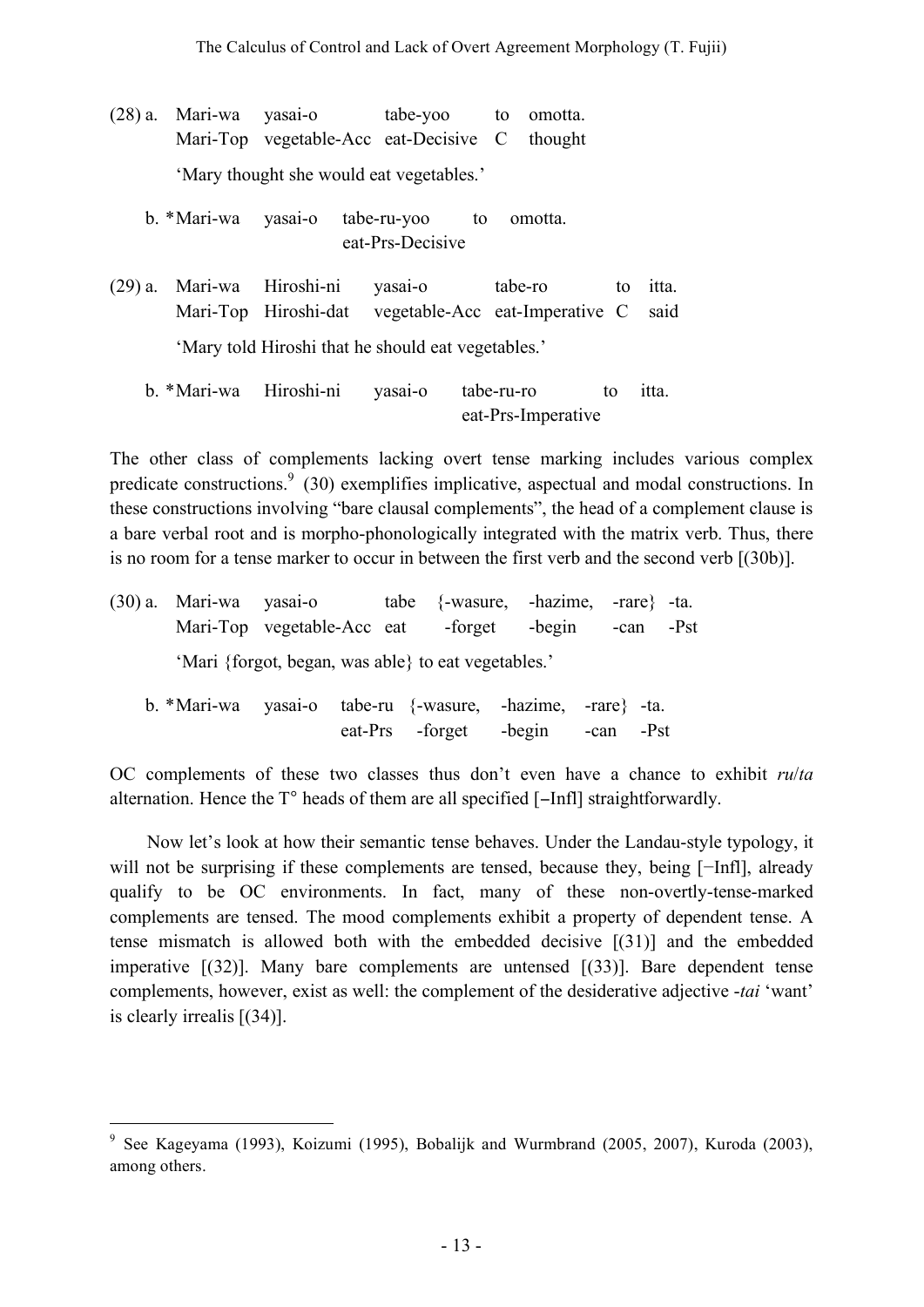- (31) Mari-wa asita yasai-o tabe-yoo to kinoo omotta. Mari-Top tomorrow vegetable-Acc eat-Decisive C yesterday thought 'Yesterday Mary thought she will eat vegetables tomorrow.'
- (32) Mari-wa Hiroshi-ni asita yasai-o tabe-ro to Mari-Top Hiroshi-dat tomorrow vegetable-Acc eat-Imperative C kinoo itta. yesterday said

'Yesterday Mary told Hiroshi that he should eat vegetable tomorrow.'

- (33) \*kinoo Mari-wa asita yasai-o tabe {-wasure, -hazime, -rare} -ta. yesterday Mari-Top tomorrow vegetable-Acc eat -forget -begin -can -Pst 'Yesterday Mari {forgot, began, was able} to eat vegetables tomorrow.'
- (34) kinoo Mari-wa asita yasai-o tabe-takat-ta. yesterday Mari-Top tomorrow vegetable-Acc eat-want-Pst

'Yesterday Mari wanted to eat vegetables tomorrow.'

All these data taken together, the table can be updated as in (35):

|                                                                    | Obligatory control                                                                                               |                    | No control                            |
|--------------------------------------------------------------------|------------------------------------------------------------------------------------------------------------------|--------------------|---------------------------------------|
| $[-T, -Infl]$                                                      | $[-T, -Infl]$                                                                                                    | $-T, +Infl$ ]      | $+T, +Infl]$                          |
| • Untensed                                                         | • Tensed infinitives,                                                                                            | • Balkan untensed  | • English indicatives,                |
| uninflected<br>infinitives, etc.                                   | • Hebrew 3rd-person<br>subjunctives,<br>• Brazilian Portuguese<br>finite clauses, etc.                           | subjunctives, etc. | • Balkan tensed<br>subjunctives, etc. |
| • Untensed<br>$ru$ -complements,<br>• Untensed bare<br>complements | • Dependent $ru$ - and<br>ta-complements,<br>• Dependent mood<br>complements,<br>• Dependent bare<br>complements |                    | • Independent<br>$ru/ta$ -complements |

This way, we have successfully put five Japanese OC environments and one non-control environment in the Landau-Nunes/BH&N style 'calculus of control' table.

# **5. Conclusions**

In conclusion, the present paper has shown (i) that due to the lack of overt agreement morphology, Japanese poses a potential problem for the calculus of control (Landau 2004, 2006, Nunes 2008, BH&N); and (ii) that the theory can be made to work by assuming that [Agr] (or [Infl]) is responsible for overt tense morphology as well. Despite the fact that the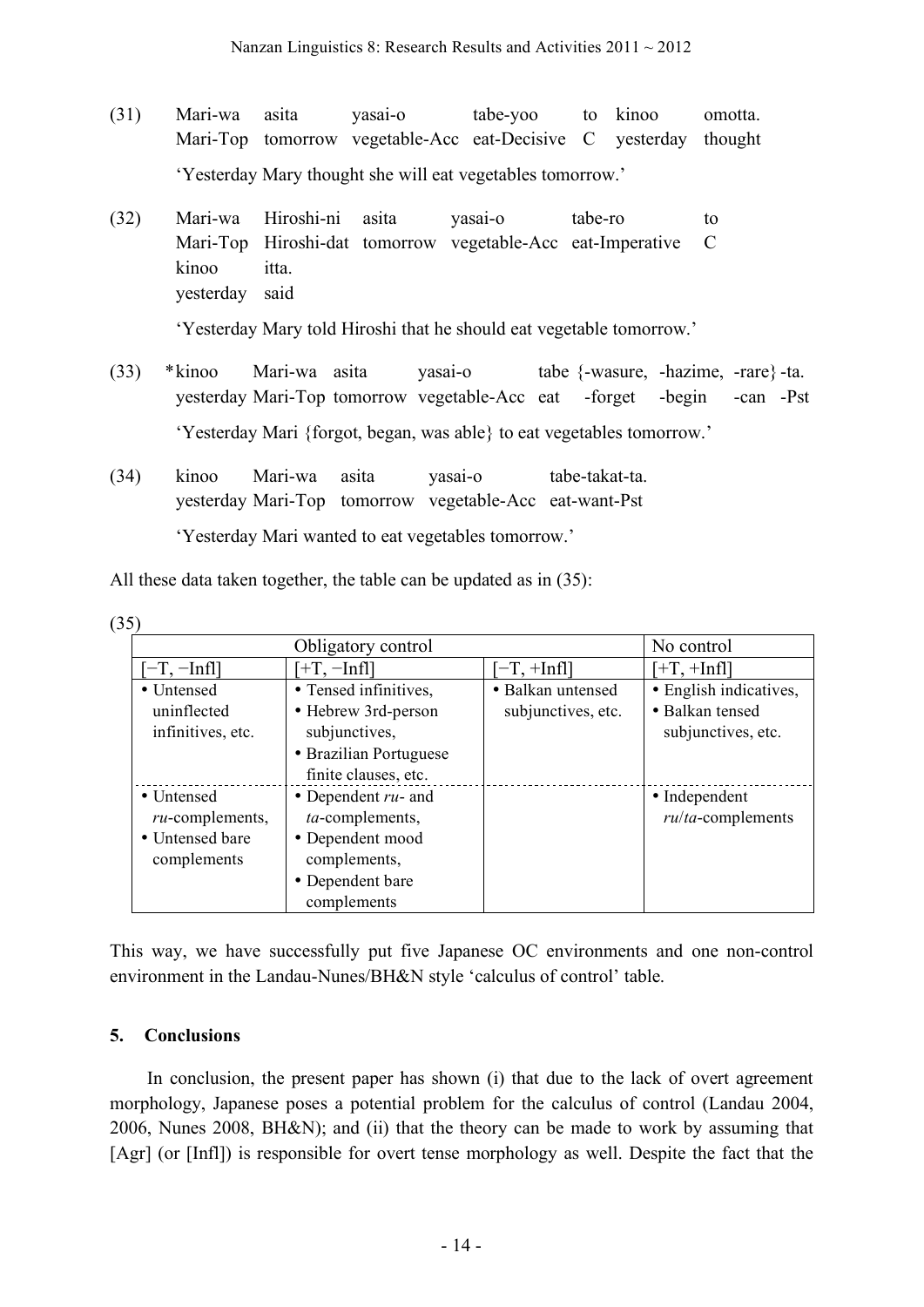exact relationship between semantic tense and overt tense morphology is left to be worked out in the paper, the modification added here provides a way of dealing with agreement-less languages of the Japanese type in the calculus of control.

### **References**

- Abusch, D. (2004) "On the Temporal Composition of Infinitives." In J. Guéron and J. Lecarme, eds., *The Syntax of Time*, MIT Press, Cambridge, Mass., 27–53.
- Bobalijk, J. D. and S. Wurmbrand (2005) "The Domain of Agreement," *Natural Language & Linguistic Theory* 23, 809–865.
- Bobalijk, J. D. and S. Wurmbrand (2007) "Complex Predicates, Aspect, and Anti-Reconstruction," *Journal of East Asian Linguistics* 16, 27–42.
- Boeckx, C., N. Hornstein and J. Nunes (2010) *Control as Movement*, Cambridge University Press, Cambridge, UK.
- Fujii, T. (2006) *Some Theoretical Issues in Japanese Control*, Ph.D. dissertation, University of Maryland.
- Fujii, T. (2008) "A 'Non-Obligatory Complement' Puzzle." In C. Boeckx and S. Ulutas, eds., *Proceedings of the 4th Workshop on Altaic Formal Linguistics (WAFL4)*, MIT Working Papers in Linguistics 56, Cambridge, Mass., 15–26.
- Fujii, T. (2010) "Split control and the Principle of Minimal Distance." In N. Hornstein and M. Polinsky, eds., *Movement Theory of Control*, John Benjamins, Amsterdam, 211–244.
- Huang, C.-T. J. (1989) "Pro Drop in Chinese: A Generalized Control Approach." In O. Jaeggli and K. Safir, eds., *The Null Subject Parameter*, Kluwer, Dordrecht, 185–214.
- Iatridou, S. (1993) "On Nominative Case Assignment and a Few Related Things." In C. Phillips, ed., *Papers on Case and Agreement II*, MIT Working Papers in Linguistics 19, Cambridge, Mass., 175–196.
- Kageyama, T. (1993) *Bunpo to gokeisei [Grammar and word formation]*, Hituzi Syobo, Tokyo.
- Koizumi, M. (1995) *Phrase Structure in Minimalist Syntax*, Ph.D. dissertation, MIT.
- Kuno, S. (1973) *The Structure of the Japanese Language*, MIT Press, Cambridge, Mass.
- Kuroda, S.-Y. (1983) "What Can Japanese Say about Government and Binding." In M. Barlow, D. P. Flickinger and M. T. Wescoat, eds., *Proceedings of the Second West Coast Conference in Formal Linguistics*, Stanford Linguistics Association, Stanford, 153–164.
- Kuroda, S.-Y. (2003) "Complex Predicates and Predicate Raising," *Lingua* 113, 447–480.
- Landau, I. (2000) *Elements of Control: Structure and Meaning in Infinitive Constructions*, Kluwer, Dordrecht.
- Landau, I. (2004) "The Scale of Finiteness and the Calculus of Control," *Natural Language & Linguistic Theory* 22, 811–877.
- Landau, I. (2006) "Severing the Distribution of PRO from Case," *Syntax* 9, 43–60.
- Nakau, M. (1973) *Sentential Complementation in Japanese*, Kaitakusha, Tokyo.
- Nunes, J. (2008) "Inherent Case as a Licensing Condition for A-Movement: The Case of Hyper-Raising Constructions in Brazilian Portuguese," *Journal of Portuguese Linguistics* 7, 83–108.
- Ohso, M. (1976) *A Study of Zero Pronominalization in Japanese*, Ph.D. dissertation, Ohio State University.
- Polinsky, M. and E. Potsdam (2006) "Expanding the Scope of Control and Raising," *Syntax* 9, 171–192.